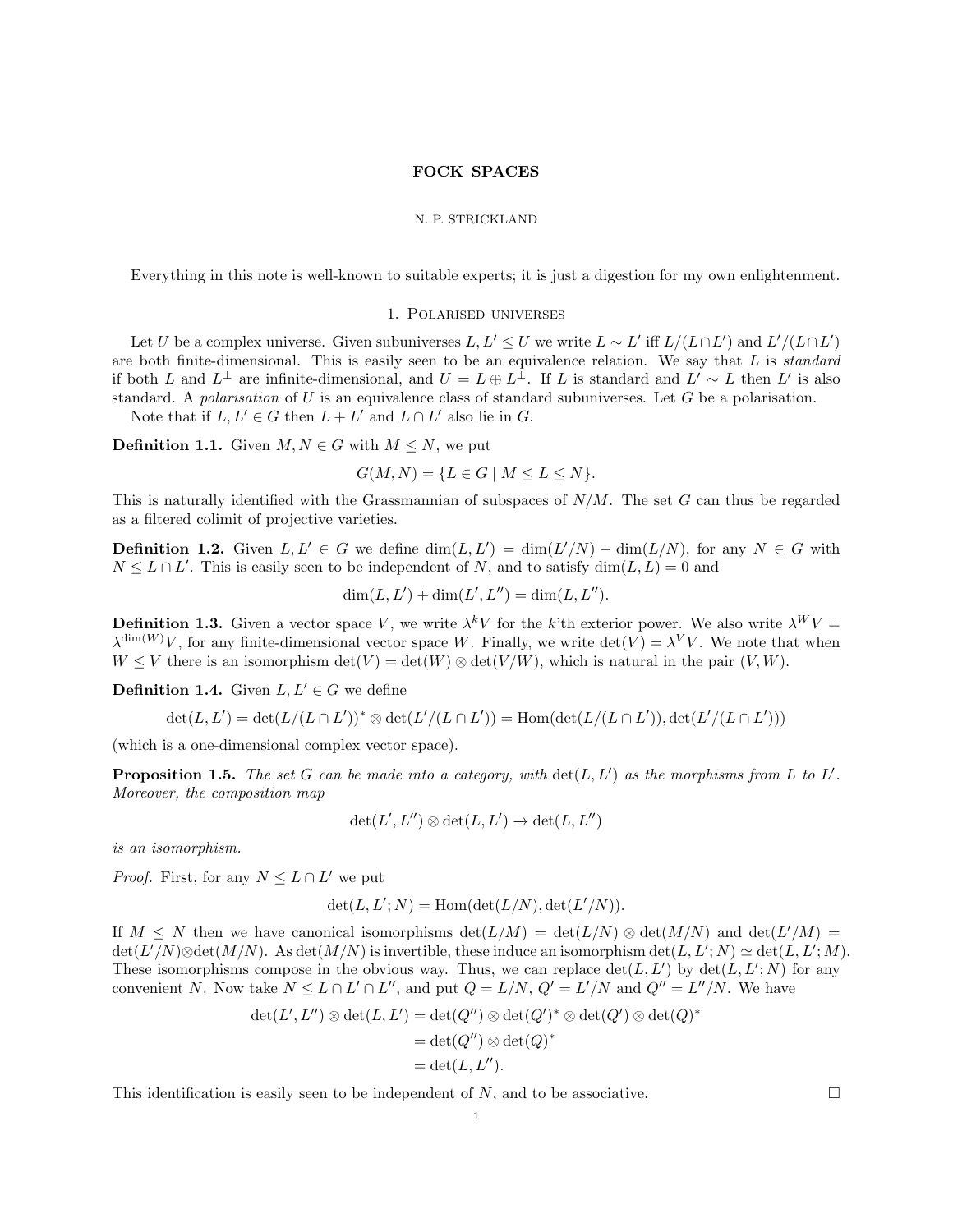**Definition 1.6.** For any  $L \in G$ , we define the Fock space  $F_*(L) = F_*(U, L)$  as follows. For any N, M with  $N \leq L \leq M$ , we put

$$
F_d(L; N, M) = \det(L/N)^* \otimes \lambda^{d+L/N}(M/N) = \text{Hom}(\det(L/N), \lambda^{d+L/N}(M/N)).
$$

Now suppose we have  $N' \leq N \leq L \leq M \leq M'$ . On the one hand, we have  $\det(L/N') = \det(L/N) \otimes$  $\det(N/N')$ . On the other hand, the ring structure of  $\lambda^*(M'/N')$  gives a map

$$
\mu: \det(N/N') \otimes \lambda^{d+L/N} \left(\frac{M}{N'}\right) = \lambda^{N/N'} \left(\frac{N}{N'}\right) \otimes \lambda^{d+L/N} \left(\frac{M}{N'}\right) \to \lambda^{d+L/N'} \left(\frac{M'}{N'}\right).
$$

Let I be the ideal in  $\lambda^*(M/N')$  generated by  $N/N' \leq \lambda^1(M/N')$ . Then  $\det(N/N')I = 0$  and  $\lambda^*(M/N')/I =$  $\lambda^*(M/N)$ . Our map  $\mu$  thus induces a map

$$
\overline{\mu}\colon \det(N/N')\otimes \lambda^{d+L/N}\left(\frac{M}{N}\right)\to \lambda^{L/N'}\left(\frac{M'}{N'}\right),
$$

and thus a map

$$
F_d(L; N, M) = \text{Hom}(\det(L/N), \lambda^{L/N}(M/N))
$$
  
\n
$$
\simeq \text{Hom}(\det(N/N') \otimes \det(L/N), \det(N/N') \otimes \lambda^{L/N}(M/N))
$$
  
\n
$$
\simeq \text{Hom}(\det(L/N'), \det(N/N') \otimes \lambda^{L/N}(M/N))
$$
  
\n
$$
\xrightarrow{\overline{\mu}_{*}} \text{Hom}(\det(L/N'), \lambda^{L/N'}(M'/N'))
$$
  
\n
$$
= F(L; N', M').
$$

It is easy to see that these maps are injective, and that they compose together in the obvious way. We can thus define

$$
F_*(L) = \varinjlim_{N,M} F_*(L;N,M).
$$

Proposition 1.7. There are natural isomorphisms

$$
F_*(L') = \det(L', L) \otimes \Sigma^{\dim(L', L)} F_*(L)
$$

for all  $L', L \in G$ .

*Proof.* Put  $m = \dim(L', L)$ . It will suffice to give compatible isomorphisms  $F_d(L'; N, M) \simeq \det(L', L) \otimes$  $F_{d-e}(L; N, M)$  for all N, M with  $N \le L \cap L'$  and  $M \ge L + L'$ . Put  $n = \dim(L/N)$ , so  $\dim(L'/N) = n - e$ . We then have  $\det(L', L) = \det(L'/N)^* \otimes \det(L/N)$ , so

$$
F_d(L'; N, M) = \det(L'/N)^* \otimes \lambda^{d+n-e}(M/N)
$$
  
= 
$$
\det(L, L') \otimes \det(L/N)^* \otimes \lambda^{d+n-e}(M/N)
$$
  
= 
$$
\det(L, L') \otimes F_{d-e}(L; N, M)
$$

as required.  $\square$ 

**Definition 1.8.** Given  $L \in G$ , we put  $G_0(L) = \{L' \in G \mid \dim(L, L') = 0\}$ . Given  $N, M$  with  $N \le L \le M$ we put

$$
G_0(L; N, M) = G_0(L) \cap G(N, M) = \{L' \mid N \le L' \le M \text{ and } \dim(L, L') = 0\}.
$$

We also let  $D(L)$  denote the line bundle over  $G_0(L)$  with fibre  $\det(L', L)$  at  $L'$ 

Proposition 1.9. There is a natural isomorphism

$$
\Gamma(G_0(L;N,M);D(L)) = F_0(L;N,M)^*
$$

(where  $\Gamma(-, -)$  denotes the space of algebraic sections).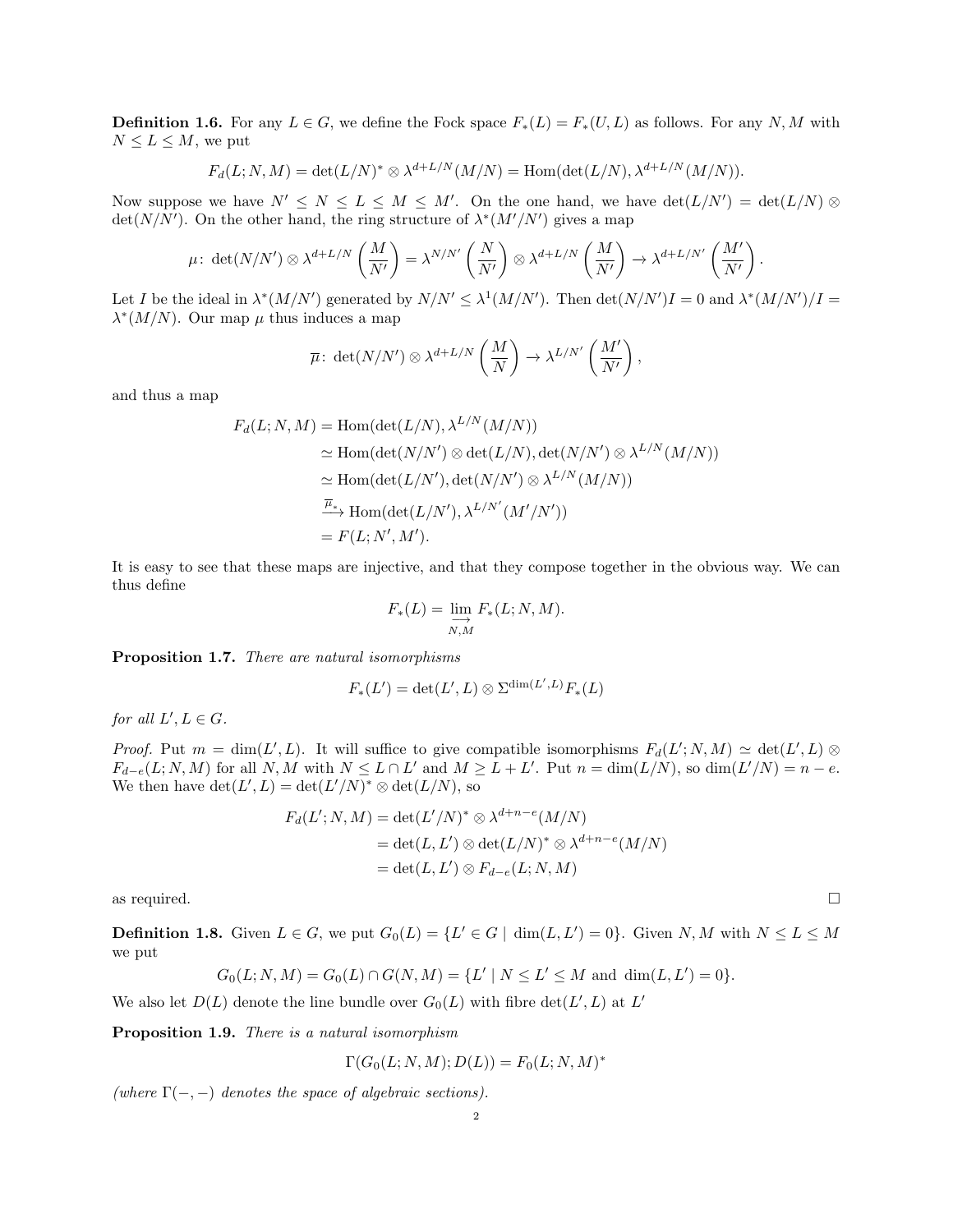*Proof.* Put  $d = \dim(L/N)$ , so  $\dim(L'/N) = d$  for  $L' \in G_0(L)$ . Let T be the bundle over  $G(N, M)$  with fibre  $L'/N$  at L'. The restriction of  $D(L)$  to  $G_0(L; N, M)$  is  $\det(L/N) \otimes \det(T)^*$ , so

$$
\Gamma(G_0(L; N, M); D(L)) = \det(L/N) \otimes \Gamma(G_0(L; N, M); \det(T)^*).
$$

On the other hand, we have

$$
F_0(L;N,M)^* = \det(L/N) \otimes \lambda^d(T)^*.
$$

The claim now follows from Lemma [1.10](#page-2-0) below.

<span id="page-2-0"></span>**Lemma 1.10.** Let V be a finite-dimensional complex vector space, and let  $T$  be the tautological bundle over Grass<sub>k</sub>(V) (the Grassmannian variety of subspaces of V). Then  $\Gamma(\text{Grass}(V); \det(T)^*) = \lambda^k(V)^*$ .

*Proof.* Suppose we have an element  $\phi \in \lambda^k(V)^*$ . For  $W \in \text{Grass}_k(V)$  we let  $\sigma(\phi)_W$  denote the restriction of  $\phi$  to  $\det(W) = \lambda^k W \leq \lambda^k V$ , so  $\sigma(\phi)_W$  is an element of  $\det(W)^*$ , which is the fbre of the bundle  $\det(T)^*$  at the point W. Thus, we can regard  $\sigma(\phi)$  as a section of  $\lambda^k(T)^*$ , which is easily seen to be algebraic. Thus, we have a map

$$
\sigma \colon \lambda^k(V)^* \to \Gamma(\operatorname{Grass}_k(V); \lambda^k(T)^*).
$$

If  $k = \dim(V)$  then  $Grass_k(V) = \{V\}$  and  $\sigma$  is obviously bijective. We therefore suppose that  $k < \dim(V)$ . Now suppose we have  $s \in \Gamma(\text{Grass}_k(V); \lambda^k(T))^*$ . Let X be the set of linearly independent lists  $\underline{v} =$ 

 $(v_1, \ldots, v_k)$  in  $V^k$ . Given  $\underline{v} \in X$ , we define

$$
W = \text{span}(\underline{v}) \in \text{Grass}_k(V)
$$

$$
\tau(s)(\underline{v}) = s_W(v_1 \land \dots \land v_k).
$$

One checks that  $V^k \setminus X$  has codimension  $n - k + 1 \geq 2$  in  $V^k$ . As  $\tau(s)$  is a rational function that is regular away from a closed subvariety of codimension at least two, it extends uniquely as a globally defined polynomial function. We also see from the definition that

$$
\tau(s)(\lambda_1 v_1, \dots, \lambda_k v_k) = \left(\prod_i \lambda_i\right) \tau(s)(v_1, \dots, v_k)
$$

$$
\tau(s)(v_{\pi(1)}, \dots, v_{\pi(k)}) = \text{sgn}(\pi)\tau(s)(v_1, \dots, v_k),
$$

showing that  $\tau(s)$  is alternating and multilinear. It can thus be regarded as an element of  $(\lambda^k V)^*$ . It is easy to see that the maps  $\sigma$  and  $\tau$  are mutually inverse isomorphisms.

# 2. Rings

Put  $A = \mathbb{C}[z]$  and  $K = \mathbb{C}[z^{\pm 1}]$ . If  $f = \sum_n a_n z^n \in K$ , we put  $\overline{f} = \sum_n \overline{a}_n z^{-n}$ . We say that  $f \in K$  is real if  $f = \overline{f}$ , and positive iff  $f(z) \in [0, \infty)$  for all  $z \in S^1$ . Using the formula

$$
a_k = \frac{1}{2\pi i} \int_{S^1} f(z) z^{-1-k} dz
$$
  
= 
$$
\frac{1}{2\pi} \int_0^{2\pi} e^{-ik\theta} f(e^{i\theta}) d\theta,
$$

we see that positive functions are always real. It is also easy to see that  $f\bar{f}$  is always positive, for any  $f \in K$ .

We also write

$$
(f,g) = f\overline{g} \in K
$$
  

$$
\tau(f) = a_0 = (2\pi i)^{-1} \int f(z)z^{-1} dz
$$
  

$$
\langle f, g \rangle = \tau((f,g)) = \sum_k a_k \overline{b}_{-k}
$$

(where  $f = \sum a_k z^k$  and  $g = \sum b_k z^k$ ).